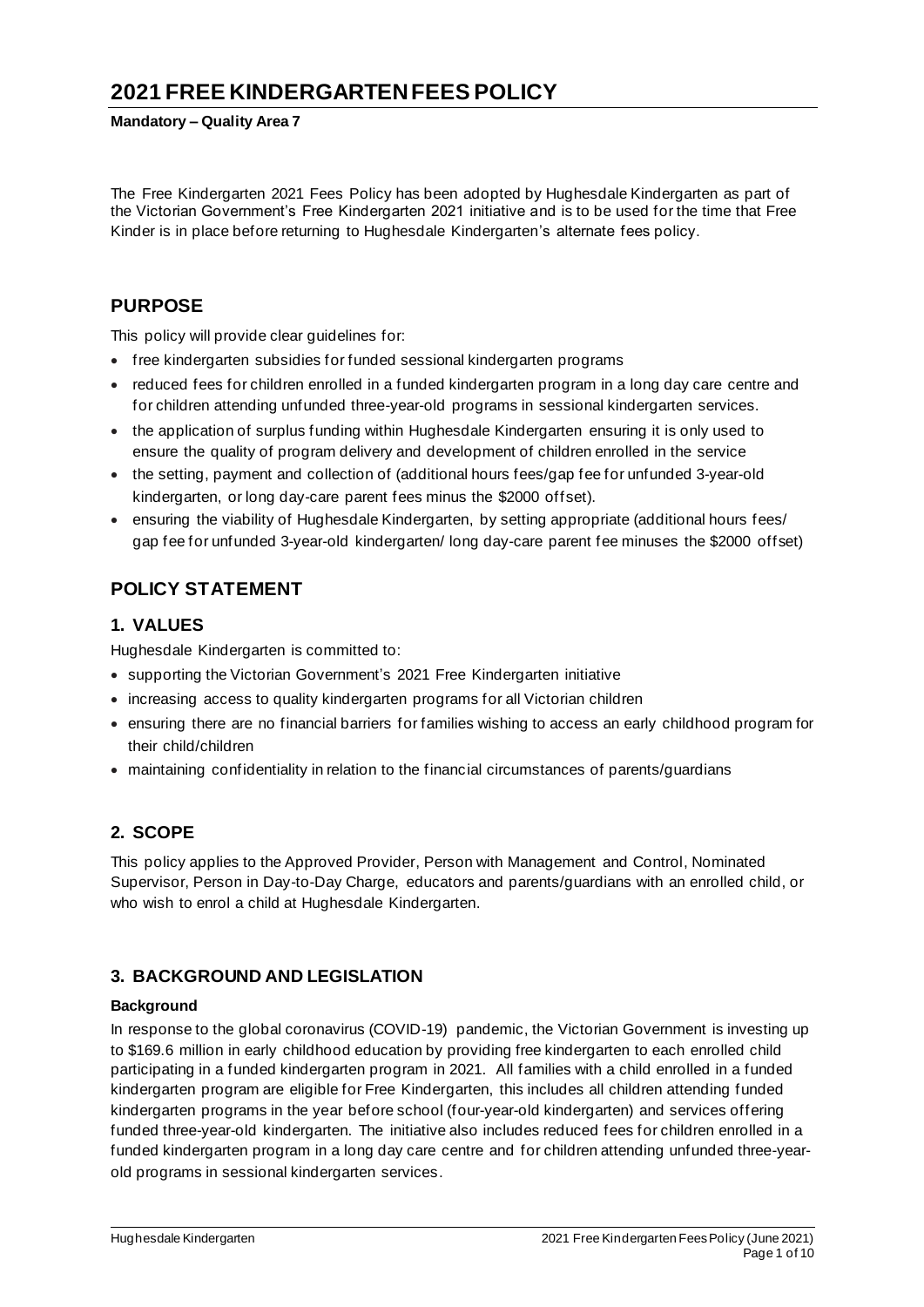Regulation 168(2) (n) of the *Education and Care Services National Regulations 2011* requires that funded services have a comprehensive written fees policy, and the content of this policy must be communicated to families. Any voluntary parent donations and/or fundraising must comply with the 2021 Free Kindergarten subsidy guidelines and be responsive to the local community.

#### **Legislation and standards**

Relevant legislation and standards include but are not limited to:

- *Charter of Human Rights and Responsibilities 2006* (Vic)
- *Child Wellbeing and Safety Act 2005* (Vic)
- *Disability Discrimination Act 1992* (Cth)
- *Education and Care Services National Law Act 2010*
- *Education and Care Services National Regulations 2011*: Regulation 168(2)(n)
- *Equal Opportunity Act 1995* (Vic)
- *National Quality Standard*, including Quality Area 7: Governance and Leadership

## **4. DEFINITIONS**

The terms defined in this section relate specifically to this policy. For commonly used terms e.g. Approved Provider, Nominated Supervisor, Regulatory Authority etc. refer to the *General Definitions* section of this manual.

**Approved child care:** Approved child care services are services that have Australian Government approval to receive the Child Care Subsidy (refer to Definitions) on behalf of eligible parents. Approved child care includes centre-based day care, including long day care and occasional care, family day care, outside school hours care and in-home care.

**Child care subsidy (CCS):** A Commonwealth Government means tested subsidy to assist eligible families with the cost of child care. Payments are paid directly to approved child care providers. Further information can be found at: https://www.education.gov.au/child-care-subsidy-0

**Early start kindergarten:** A funding program that enables three-year-old Aboriginal and Torres Strait Islander children, and children known to Child Protection to attend a kindergarten program that is planned and delivered by an early childhood teacher for up to 15 hours per week. Details are available at: www.education.vic.gov.au. Children that are eligible for Early Start Kindergarten (ESK) will continue to be enrolled, this ensure that service providers receive all funding entitlements and that these children have access to 15 funded hours of kindergarten across Victoria. ESK enrolments contribute to School Readiness Funding (SRF) calculations for service providers. It also allows the Department to continue to monitor efforts to engage the most vulnerable children in kindergarten across Victoria and provide additional targeted support where required through SRF or Early Childhood LOOKOUT.

**Enrolment application fee:** A payment to cover administrative costs associated with the processing of a child's enrolment application for a place in a program at the service.

**Excursion/service event charge:** An additional charge required to meet the cost of special events or excursions that occur in response to emerging children's program needs. Events that are planned ahead and are included as an expenditure item in the service's budget do not incur this additional charge (refer to *Excursions and Service Events Policy*).

**Fees:** A charge for program hours over and above the 15 funded hours per week (600 per year) and/or wrap around care.

**Free Kindergarten 2021:** Kindergarten programs for four-year-old and eligible three-year-old children in Victorian Government funded services will be free in 2021 as part of a \$169.6 million investment in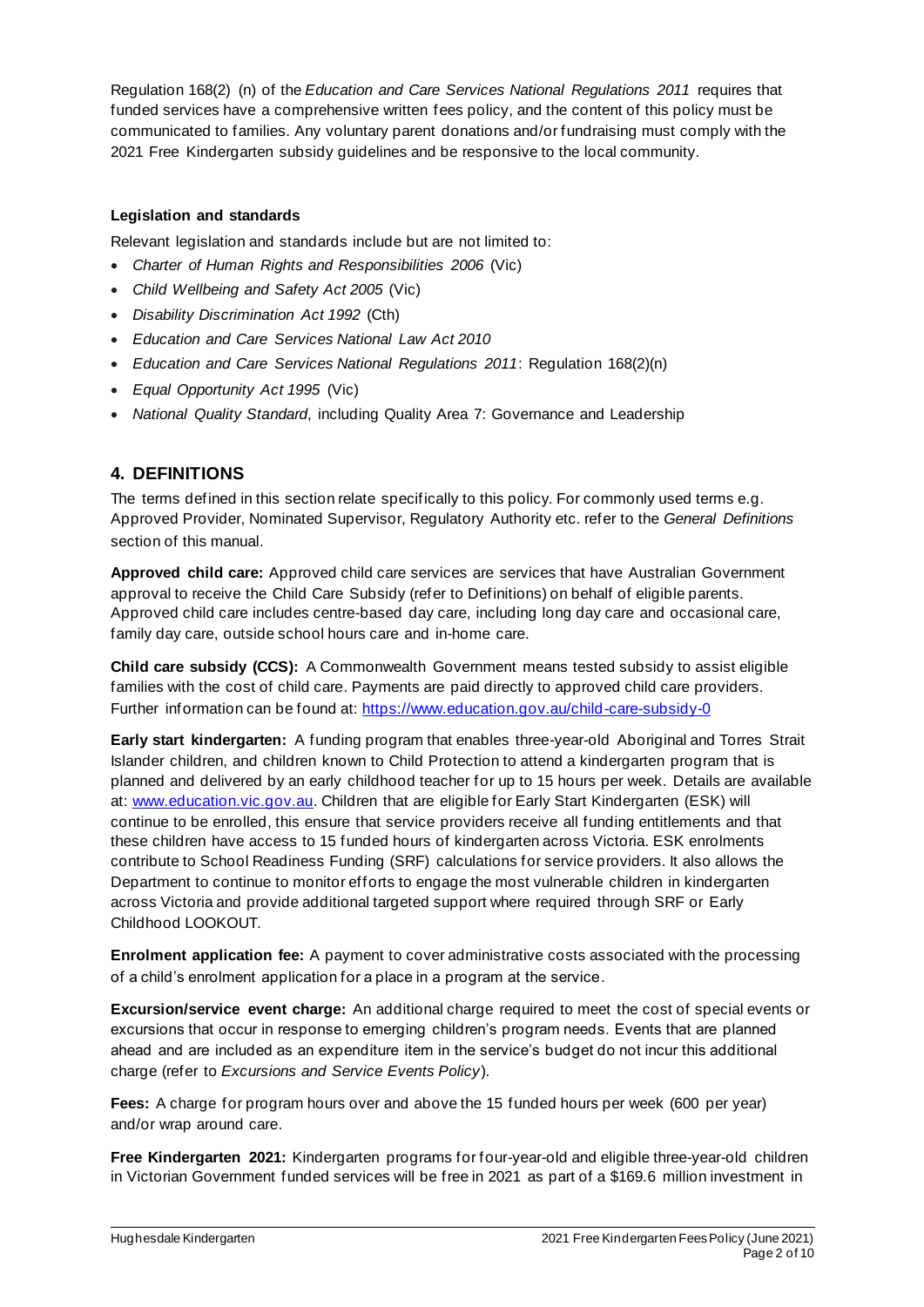early childhood education in the 2020/21 Victorian State Budget. Free Kinder forms part of the economic recovery support for Victorians as we recover from the global coronavirus (COVID-19) pandemic. The initiative is for 2021 only.

**Health care card:** A Commonwealth Government entitlement providing concessions for low-income earners and other eligible people. Details are available at: www.humanservices.gov.au

**Kindergarten fee deposit:** A charge to secure a place that has been offered in a program at the service, which is not applicable in 2021. Any deposit made prior to the commencement of Term One will be reimbursed to families.

**Voluntary parent/guardian payment/donation:** A voluntary payment/donation for items not directly related to the provision of the children's program. Explicit and written agreement from a parent is required for any voluntary payments. Attendance at the service is not conditional on this payment.

**Wrap around care:** care that is provided by a kindergarten service to kindergarten children outside of the 15 hours per week program.

### **5. SOURCES AND RELATED POLICIES**

#### **Sources**

- *Free Kinder 2021 - Information for Service Providers*  https://www.education.vic.gov.au/childhood/providers/funding/Pages/freekinder2021.aspx
- *Free Kinder 2021 – Frequently asked questions about Free Kinder 2021 https://www.education.vic.gov.au/childhood/providers/funding/Pages/freekinder2021.asp*
- *The Kindergarten Funding Guide (Department of Education and Training):* www.education.vic.gov.au
- The constitution of Hughesdale Kindergarten
- Service policies
- *Complaints and Grievances Policy*
- *Delivery and Collection of Children Policy*
- *Enrolment and Orientation Policy*
- *Excursions and Service Events Policy*
- *Governance and Management of the Service Policy*
- *Inclusion and Equity Policy*
- *Privacy and Confidentiality Policy*

## **PROCEDURES**

#### **The Approved Provider and Person with Management and Control are responsible for:**

- implementing and reviewing this policy in consultation with parents/guardians, the Nominated Supervisor and staff, and in line with the requirements of DET's Free Kindergarten initiative (refer to Definitions)
- reimbursing families in full for any deposit or fee payments that have already been made for 2021 within a reasonable timeframe (excluding any voluntary payments/donations that the parent has agreed to)
- ensuring families are not charged any compulsory out-of-pocket levies or maintenance fees (voluntary fundraising and payments/donations are permitted)
- ensuring families are only charged for kindergarten programs hours that are over and above the 15 funded hours per week (600 hours per year) and/or "wrap around" care.
- ensuring families that attend both sessional kindergarten and a long day care service nominate which service the child will participate in the funded kindergarten program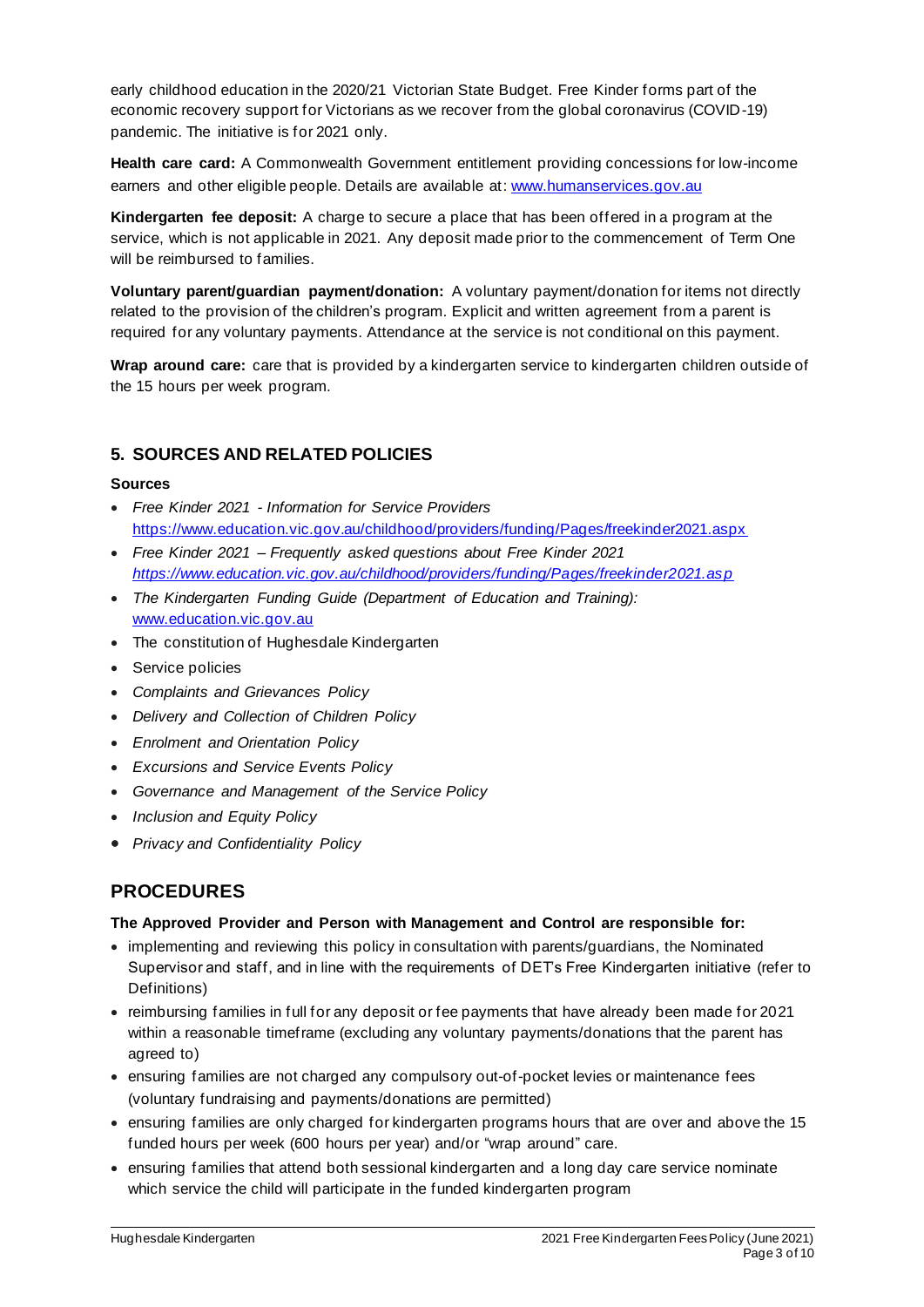- ensuring that any surplus funding is used for directly supporting the quality of the teaching and learning in the kindergarten program and/or attendance at the service, including vulnerable children and families not yet enrolled and/or towards the change management required for preparing for three-year-old (in 2022 roll out areas)
- ensuring any voluntary parent payments/donations are explicitly agreed to in writing and receipted
- charging families only for excursions/special events that occur outside the normal program/curriculum
- ensuring that any child that is eligible for Early Start Kindergarten is still enrolled at the service and recorded on the KIM system
- collecting all relevant information regarding those with entitlement to concessions and recording it on the KIM system
- ensuring that the 2021 Free Kindergarten Fee Policy is readily accessible at the service (Regulation 171)
- providing all parents/guardians with information about Free Kindergarten (refer to Attachment 1)
- providing all parents/guardians with a statement of additional hours fees and charges (refer to samples in Attachments 2 and 3) upon enrolment of their child, if applicable
- providing all parents/guardians with an additional payment fee agreement (refer to samples in Attachments 4 and 5), if applicable
- complying with the service's Privacy and Confidentiality Policy regarding financial and other information received, including in relation to the payment/non-payment of additional hours fees
- notifying parents/guardians a minimum of 14 days of any proposed changes to the additional hours fees charged, 2022 kindergarten fees or the way in which the fees are collected (Regulation 172(2)), and ideally providing one term's notice.

#### **The Nominated Supervisor and Person in Day-to-Day Charge is responsible for:**

- assisting the Approved Provider in developing this policy, and ensuring that this policy is based on the DET's Free Kindergarten initiative (refer to Definitions)
- implementing and reviewing this policy, in consultation with parents/guardians, the Approved Provider and staff, and in line with the requirements of DET's Free Kindergarten initiative (refer to Sources)
- ensuring families are only charged for kindergarten program hours that are over and above the 15 funded hours per week (600 hours per year) and/or "wrap around" care.
- ensuring families that attend both sessional kindergarten and a long day care service nominate which service the child will participate in the funded kindergarten program
- charging families only for excursion/special event that occur outside the normal program/curriculum
- ensuring that any child that is eligible for Early Start Kindergarten is still enrolled at the service and recorded on the KIM system
- collecting all relevant information regarding those with entitlement to concessions and recording it on the KIM system
- ensuring that the Free Kindergarten Fee Policy is readily accessible at the service (Regulation 171)
- providing all parents/guardians with information about free kindergarten (refer to Attachment 1)
- providing all parents/guardians with a statement of additional hours fees and charges (refer to samples in Attachments 2 and 3) upon enrolment of their child, if applicable
- providing all parents/guardians with an additional hours fee payment agreement (refer to samples in Attachments 4 and 5), if applicable
- complying with the service's Privacy and Confidentiality Policy regarding financial and other information received, including in relation to the payment/non-payment of fees
- notifying parents/guardians a minimum of 14 days of any proposed changes to the additional hours fees charged or the way in which the fees are collected (Regulation 172(2)), and ideally providing one term's notice.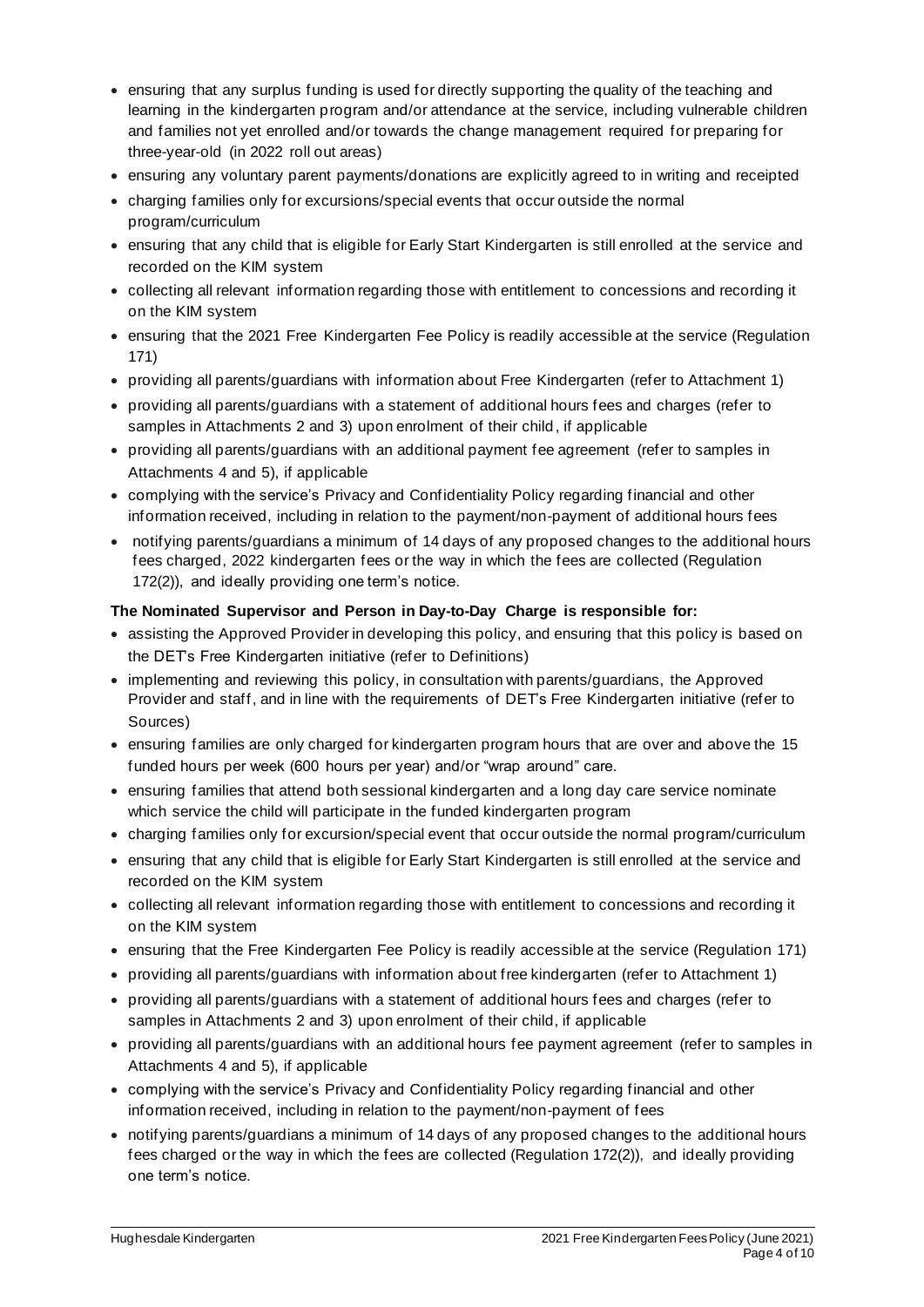#### **Educators and all other staff are responsible for:**

- informing the Approved Provider of any complaints or concerns that have been raised regarding fees at the service
- referring parents'/guardians' questions in relation to this policy to the Approved Provider.

#### **Parents/guardians are responsible for:**

- reading the Hughesdale Kindergarten 2021 Free Kindergarten information for families (refer to Attachment 1), the Additional Hours Fee Payment Agreement (refer to Attachments 4 and 5) and the Statement of Additional Hours Fees and Charges (refer to Attachments 2 and 3), if applicable
- signing and complying with the Additional Hours Fee Payment Agreement (refer to Attachments 4 and 5) if applicable
- notifying the Approved Provider if experiencing difficulties with the payment of additional hours fees
- providing agreement in writing if any additional payments are made to Hughesdale Kindergarten

## **EVALUATION**

In order to assess whether the values and purposes of the policy have been achieved, the Approved Provider will:

- regularly seek feedback from everyone affected by the policy regarding its effectiveness, particularly in relation to affordability, flexibility of payment options and procedures for the collection of fees
- monitor the implementation, compliance, complaints and incidents in relation to this policy
- keep the policy up to date with current legislation and government policy, research, policy and best practice
- revise the policy and procedures as part of the service's policy review cycle, or as required
- notify parents/guardians at least 14 days before making any changes to this policy or its procedures (Regulation 172(2)) unless a lesser period is necessary because of a risk.

## **ATTACHMENTS**

- Attachment 1: 2021 Free Kindergarten information for families
- Attachment 2: Statement of gap fee for unfunded sessional kindergarten for 3-year-olds
- Attachment 3: Gap fee for unfunded sessional kindergarten for 3-year-olds payment agreement

## **AUTHORISATION**

This policy was adopted by the Approved Provider of Hughesdale Kindergarten on 23 June 2021

## **REVIEW DATE:** 23/06/2023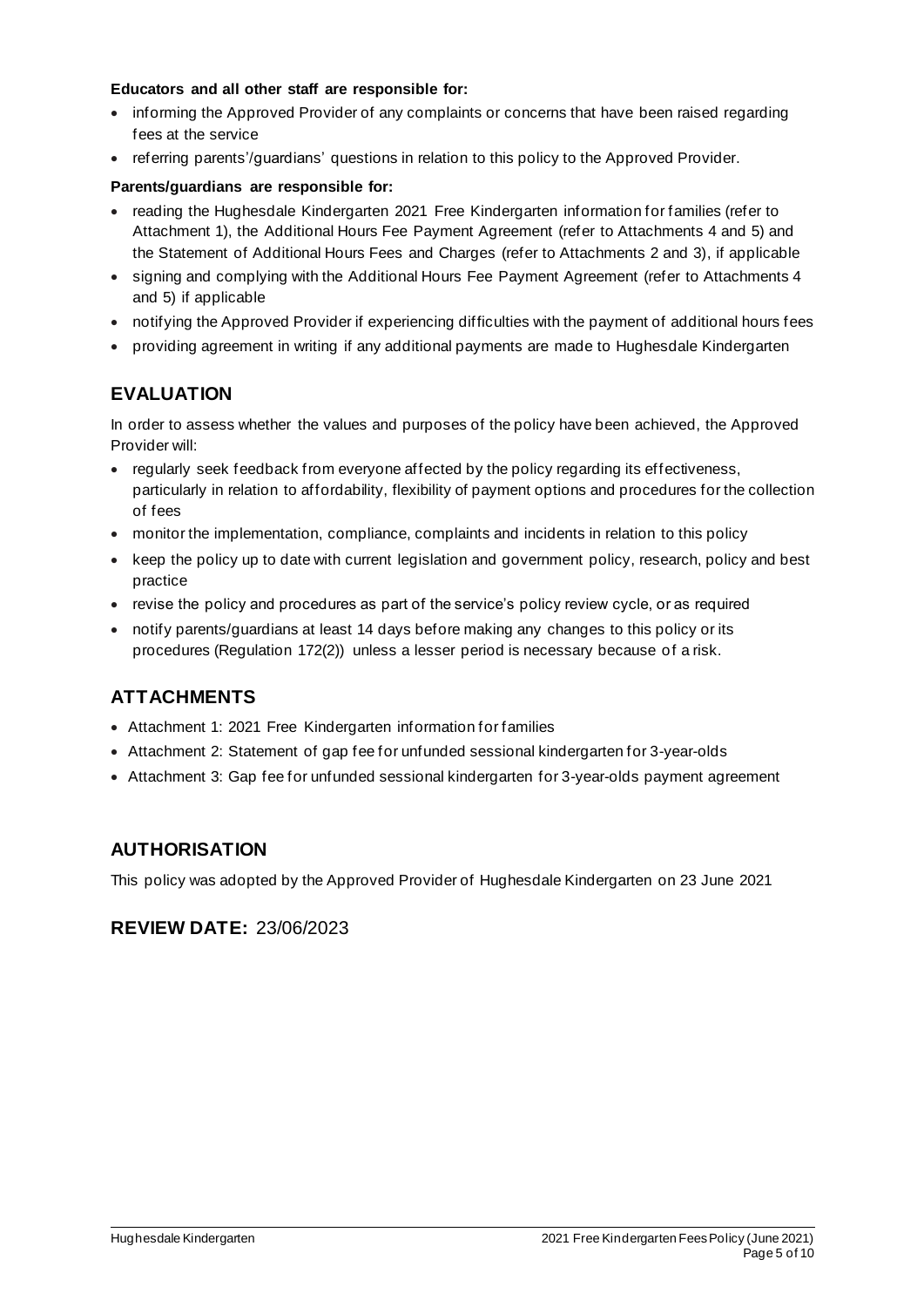## **ATTACHMENT 1 2021 Free Kindergarten information for families**

## **Hughesdale Kindergarten 2021**

### **1. General information**

Kindergarten programs for four-year-old and eligible three-year-old children in Victorian Government funded services will be free in 2021 as part of a \$169.6 million investment in early childhood education in the 2020/21 Victorian State Budget. Free Kindergarten forms part of the economic recovery support for Victorians as we recover from the global coronavirus (COVID-19) pandemic. The initiative is for 2021 only.

This investment will save families around \$2,000 for each child enrolled in a participating funded kindergarten program in 2021.

DET also provides funding to assist eligible three-year-old Aboriginal and Torres Strait Islander children, and children known to Child Protection, to access kindergarten programs.

#### **2. What free kindergarten means at our service**

Hughesdale Kindergarten has opted in to the 2021 Free Kindergarten initiative. Applicable parent fees are outlined below:

- Funded sessional kindergarten for 4-year-old children (15 hours per week) no parent fee
- Unfunded sessional kindergarten for 3-year-old children parent fee will be reduced by a \$1600 offset (which will be prorated for less than five hours)
- Hughesdale Kindergarten will reimburse families in full for any deposit or fee payments that have already been made for 2021 within a reasonable timeframe (excluding any voluntary parent donations/payments that you agree to in writing.)

## **3. Other charges**

Other charges levied by [Service Name] are included on the Statement of Fees and Charges, that will be provided to families upon enrolment.

These include:

- **Excursion/service event charge (outside of the 15 hours per week program):** At times throughout the year an additional excursion(s) or event(s) may be arranged where it is considered relevant to the service's program and the children's interests. At this time any additional costs to families are taken into consideration before a decision is made (refer to *Excursions and Service Events Policy*).
- **Late collection charge:** The Committee of Management reserves the right to implement a late collection charge when parents/guardians are frequently late in collecting a child from the service. This charge will be set at a level determined by the Committee of Management.

#### **4. Fundraising and voluntary parent payment/donations**

While **participation in fundraising/donation is voluntary**, the support of every family is encouraged. Fundraising activities are also an opportunity for families and communities to come together.

#### **5. Subsidies**

#### **Unfunded three-year-old programs**

Families that have children attending unfunded three-year-old programs in sessional kindergarten services will received \$1,600 reduction in parent fees. Compulsory parent fees can be charged above this amount but must not exceed the gap between the payment made by the State and the fee for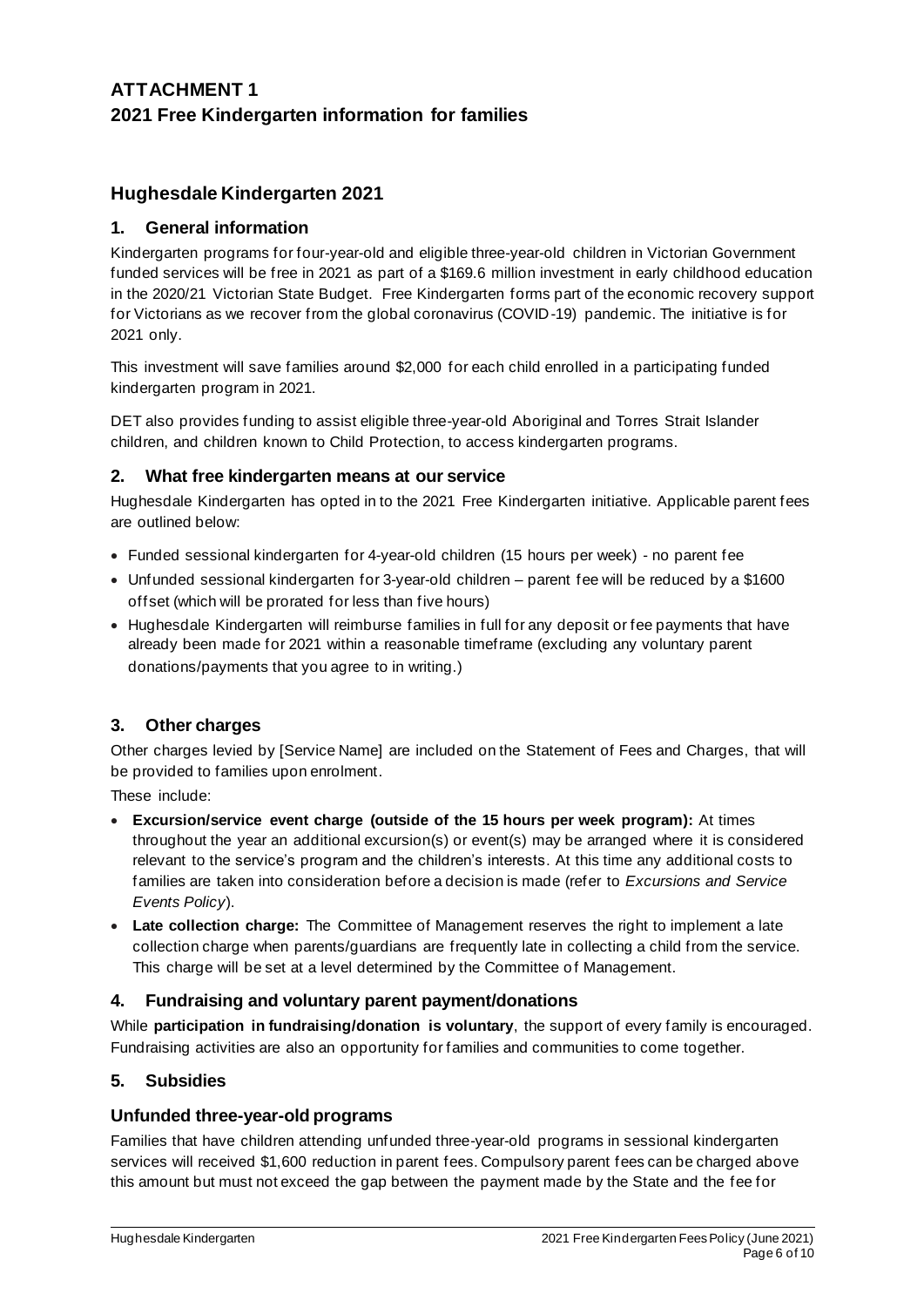2021. Services are required to directly offset the full \$1,600 payment (which will be prorated for less than five hours) from parent fees. Any deposits or payments made totally \$1,600 will be refunded in a reasonable timeframe.

### **6. Payment of fees**

The Committee of Management will regularly review payment options and procedures to ensure that they are inclusive and sensitive to families' cultural and financial situations.

Fees will be invoiced to parents/guardians directly and must be paid by the date indicated on the invoice. Each invoice will be accompanied by payment instructions. The first term's fees must be received in full prior to the child commencing at the service. For children enrolled after the commencement of a term, a pro rata invoice will be issued and must be paid in full within 14 days of the child's commencement at the service. Receipts will be provided for all fee payments.

Parents/guardians experiencing difficulty in paying fees are requested to contact Hughesdale Kindergarten to arrange a suitable alternative payment plan. The *Privacy and Confidentiality Policy* of the service will be complied with at all times in relation to a family's financial/personal circumstances.

### **7. Unpaid fees**

If fees are not paid by the due date, the following steps will be taken.

- An initial reminder letter will be sent to parents/guardians with a specified payment date, and will include information on a range of support options available for the family.
- Where payment is still not received, families will be invited to attend a meeting to discuss the range of support options available and establish a payment plan.
- Failure to attend the meeting and continued non-payment may result in a second and final letter notifying parents/guardians that the child's place at the service may be withdrawn unless payment is made or a payment plan is entered into within a specified period of time. This letter will also include information on a range of support options available for the family.
- The Committee of Management will continue to offer support and will reserve the right to employ the services of a debt collector.
- If a decision is made to withdraw the child's place at the service, the parents/guardians will be provided with 14 days' notice in writing.
- No further enrolments of children from the parents/guardians will be accepted until all outstanding fees have been paid.

## **8. Refund of fees**

Any fee payments including an enrolment deposit that would normally be taken off Term 1 fees will be fully refunded to families. Non-refundable enrolment administration fees paid prior to the kindergarten year will be retained.

In any other case, additional hours or unfunded 3 year old gap fees are non-refundable (exceptional circumstances may apply – these are at the discretion of the Committee of Management). There will be no refund of these fees in the following circumstances:

- a child's short-term illness
- public holidays
- family holiday during operational times
- closure of the service for one or more days when a qualified educator is absent and a qualified reliever is not available
- closure of the service for staff training days
- closure of the service due to extreme and unavoidable circumstances.

In addition, there will be no refund where a family chooses not to send their child to the program for the maximum number of hours for which they are enrolled.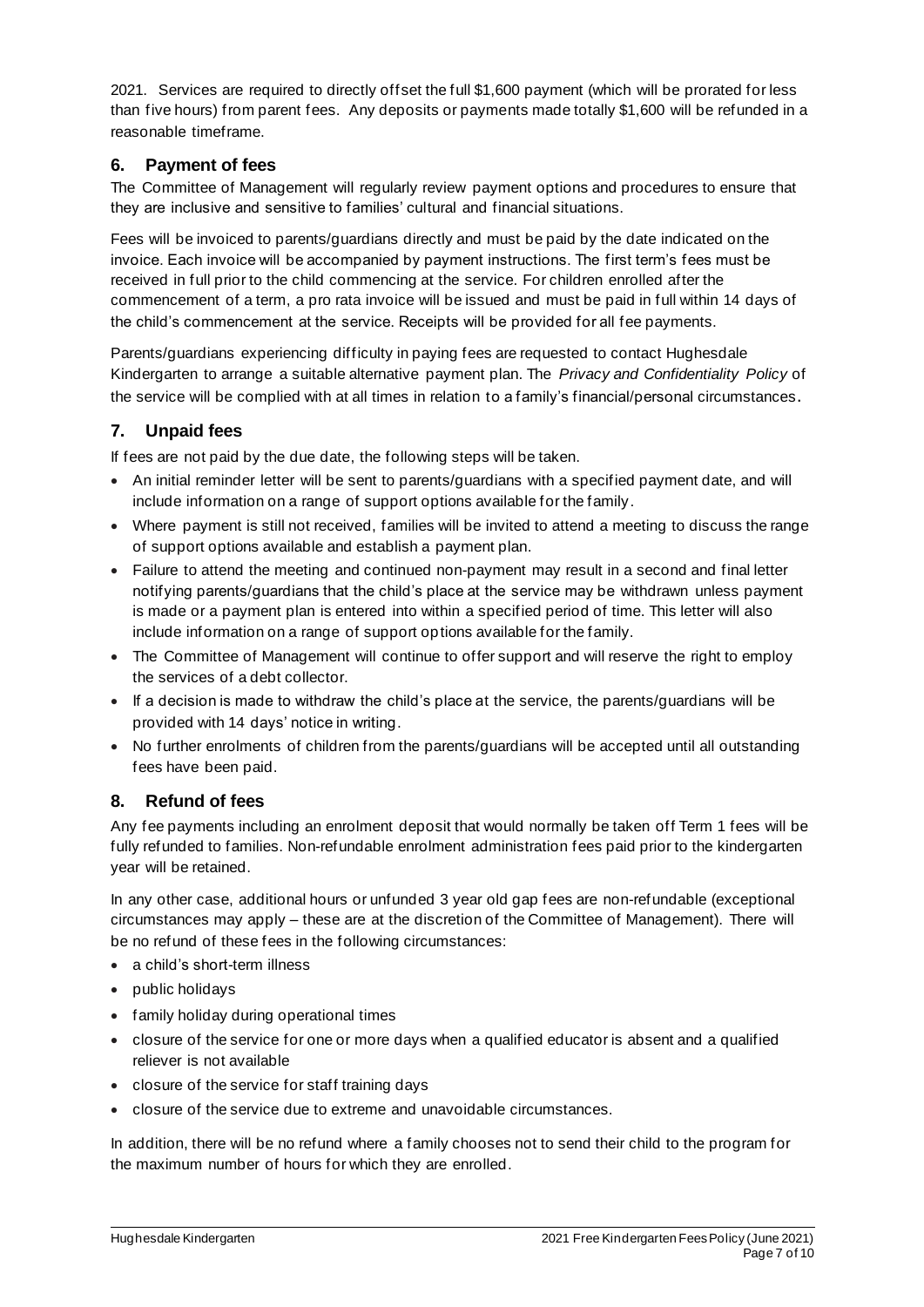### **9. Children turning three during the year of enrolment for unfunded 3-year-old kindergarten**

Full payment of gap fee from the first day of Term 1 is required if a place is to be reserved for a child in the unfunded three-year-old kindergarten program. Children can only commence the program when they have turned three.

### **10. Support services**

Families experiencing financial hardship often require access to family support services. Information on these services may be available from the kindergarten service provider or alternatively families may contact the local council.

## **11. Notification of fee changes during the year**

Fees set for the year would only be reviewed in extraordinary circumstances, for example, if attendance rates fall below the budget 'break even' point. Parents/guardians will be notified one term in advance of any required fee increase and will be offered the option to request a payment plan.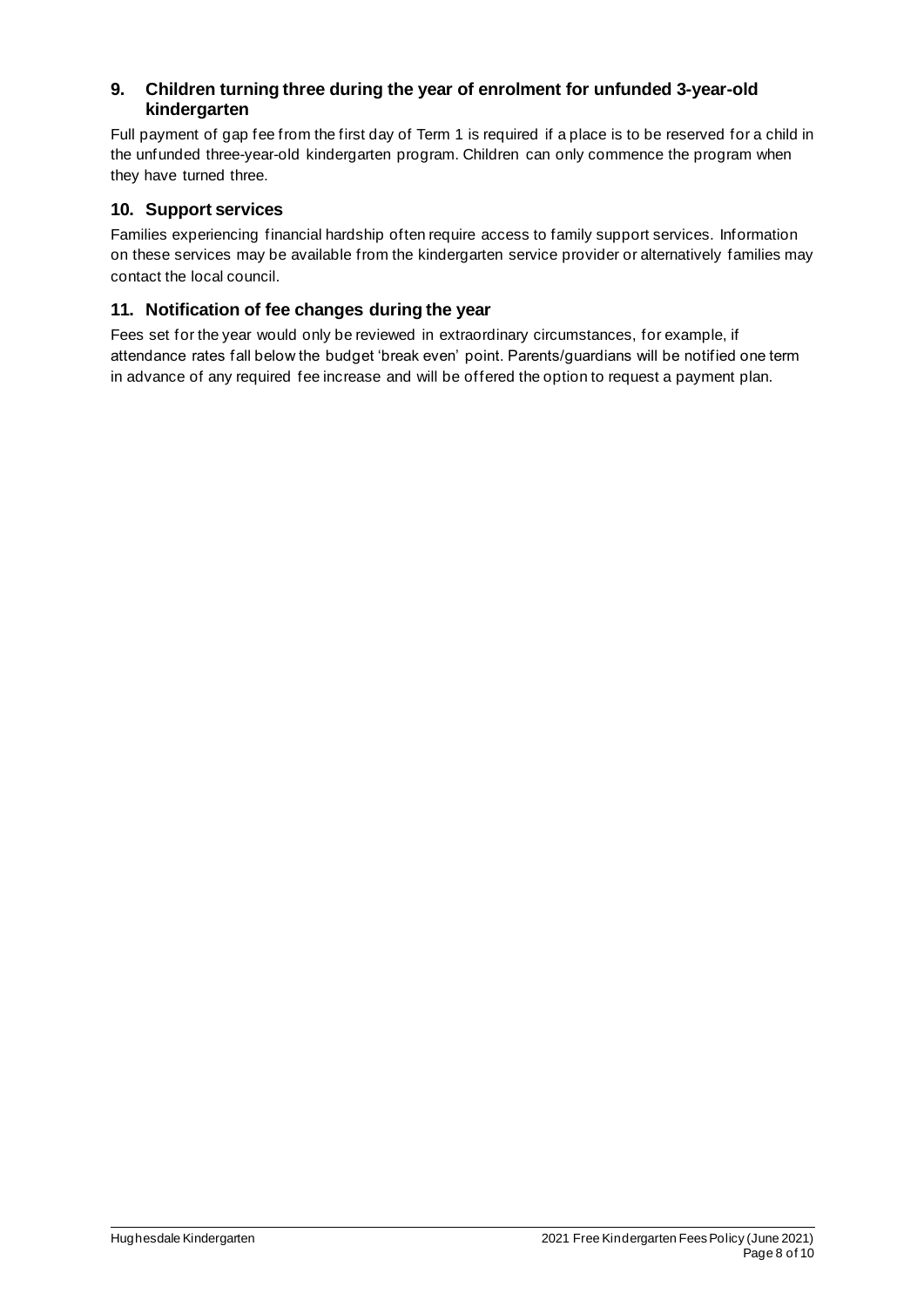## **ATTACHMENT 2 Statement of gap fee for unfunded sessional kindergarten for 3-year-olds**

## **Hughesdale Kindergarten**

## **Fee schedule 2021**

|        | Gap fee         | Total (\$) |
|--------|-----------------|------------|
| Term 1 | [item and cost] | [charge]   |
| Term 2 | [item and cost] | [charge]   |
| Term 3 | [item and cost] | [charge]   |
| Term 4 | [item and cost] | [charge]   |
| Total  | [item and cost] | [charge]   |

#### **Payment of fees**

Invoices will be issued [timeframe] and must be paid by the due date.

#### **Children turning three during the year**

Full payment of the gap fee from the first day of Term 1 is required if a place is to be reserved for a child in the three-year-old unfunded kindergarten program. Children can only commence the program when they have turned three.

#### **Late collection charge**

The Committee of Management reserves the right to implement a late collection charge when parents/guardians are frequently late in collecting a child (refer to Fee information for families).

# **[YEAR] [DATE] [RESPONSIBLE POSITION]**